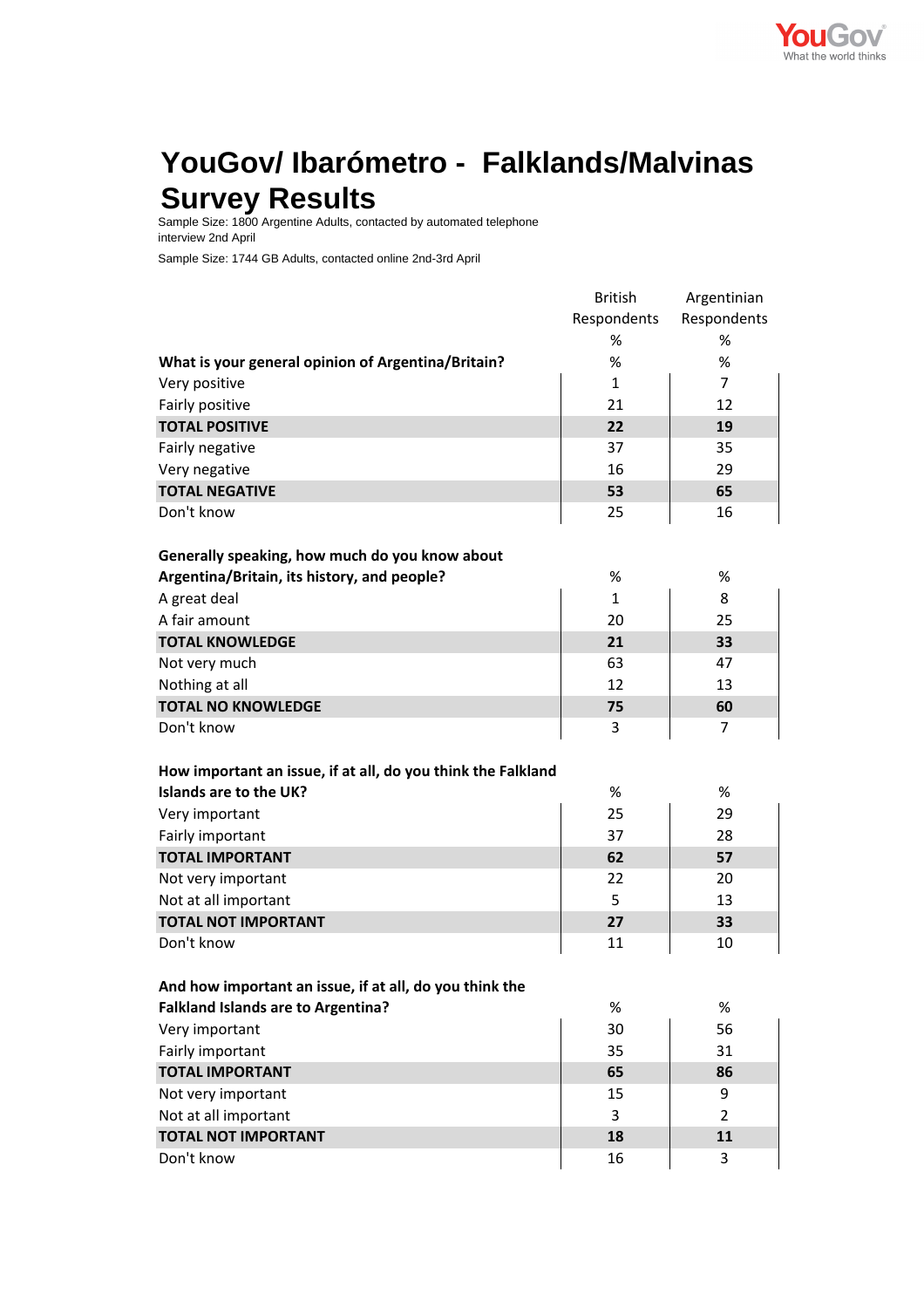

| How legitimate, if at all, would you say the UK's claims to |    |    |
|-------------------------------------------------------------|----|----|
|                                                             |    |    |
| the Falkland Islands are?                                   | %  | %  |
| Very legitimate                                             | 33 | 7  |
| Fairly legitimate                                           | 29 | 5  |
| <b>TOTAL LEGITIMATE</b>                                     | 62 | 12 |
| Not very legitimate                                         | 14 | 29 |
| Not at all legitimate                                       | 4  | 51 |
| <b>TOTAL NOT LEGITIMATE</b>                                 | 18 | 80 |
| Don't know                                                  | 20 | 8  |
|                                                             |    |    |
| And how legitimate, if at all, would you say Argentina's    |    |    |
| claims to the Falkland Islands are?                         | %  | %  |
| Very legitimate                                             | 4  | 66 |
| Fairly legitimate                                           | 23 | 23 |
| <b>TOTAL LEGITIMATE</b>                                     | 27 | 89 |
| Not very legitimate                                         | 31 | 5  |
| Not at all legitimate                                       | 19 | 1  |
| <b>TOTAL NOT LEGITIMATE</b>                                 | 50 | 7  |

## **Taking everything into account, how good or bad do you**

**TOTAL NOT LEGITIMATE 50 7**

Don't know 23 4

**think the actions and measures taken by the current UK**

| Government over the Falklands have been? | %  | %  |
|------------------------------------------|----|----|
| Very good                                | 12 | 5  |
| Fairly good                              | 30 | 6  |
| <b>TOTAL GOOD</b>                        | 42 | 12 |
| Neither good nor bad                     | 28 | 25 |
| Fairly bad                               | 8  | 36 |
| Very bad                                 | 3  | 12 |
| <b>TOTAL BAD</b>                         | 11 | 49 |
| Don't know                               | 20 | 15 |

## **And how good or bad do you think the actions and**

## **measures taken by the current Argentinian Government**

| over the Falklands have been? | %  | %  |
|-------------------------------|----|----|
| Very good                     | 1  | 31 |
| Fairly good                   | 5  | 26 |
| <b>TOTAL GOOD</b>             | 6  | 56 |
| Neither good nor bad          | 19 | 24 |
| Fairly bad                    | 34 | 11 |
| Very bad                      | 17 | 4  |
| <b>TOTAL BAD</b>              | 51 | 15 |
| Don't know                    | 24 |    |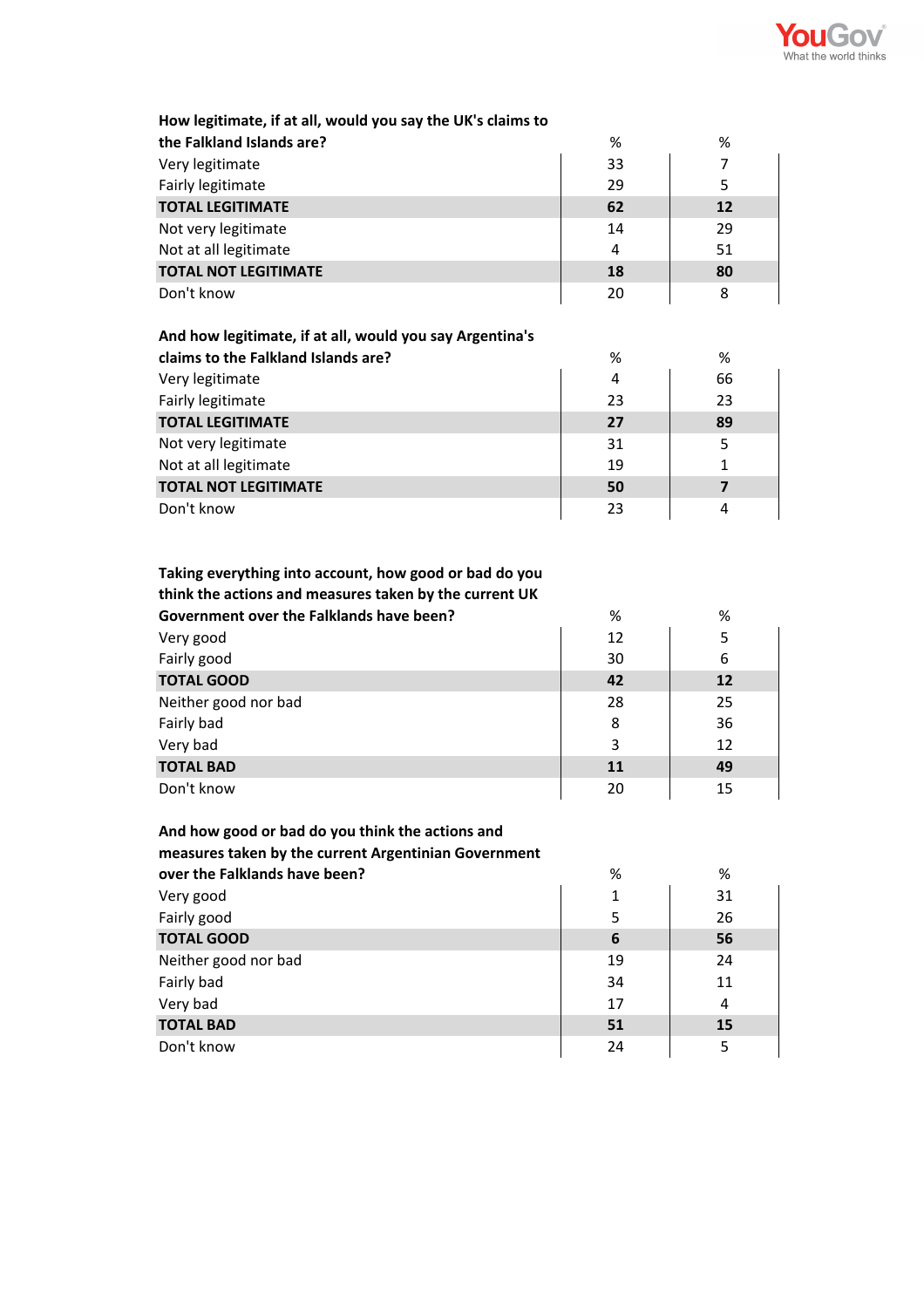

| Thinking about other influential nations and international<br>organisations and their opinion on the Falklands, do you<br>think they mostly support the UK's position, the |                |                |
|----------------------------------------------------------------------------------------------------------------------------------------------------------------------------|----------------|----------------|
| Argentinian position or they are neutral?                                                                                                                                  | %              | %              |
| UK                                                                                                                                                                         | 18             | 13             |
| Argentina                                                                                                                                                                  | 11             | 45             |
| Neutral                                                                                                                                                                    | 38             | 27             |
| Don't know                                                                                                                                                                 | 33             | 15             |
|                                                                                                                                                                            |                |                |
| To what extent do you support or oppose the UK and                                                                                                                         |                |                |
| Argentina opening discussions over the Falkland Islands                                                                                                                    |                |                |
| sovereignty?                                                                                                                                                               | %              | %              |
| Strongly support                                                                                                                                                           | 9              | 70             |
| Tend to support                                                                                                                                                            | 28             | 14             |
| <b>TOTAL SUPPORT</b>                                                                                                                                                       | 37             | 83             |
| Neither support nor oppose                                                                                                                                                 | 23             | 9              |
| Tend to oppose                                                                                                                                                             | 14             | $\overline{2}$ |
| Strongly oppose                                                                                                                                                            | 11             | $\mathbf{1}$   |
| <b>TOTAL OPPOSE</b>                                                                                                                                                        | 25             | 3              |
| Don't know                                                                                                                                                                 | 15             | 5              |
| Thinking back to the Falklands War in 1982                                                                                                                                 |                |                |
| What is your opinion on the military action taken by the                                                                                                                   |                |                |
| Argentinian dictatorship in 1982 in its attempt to regain                                                                                                                  |                |                |
| the sovereignty of the Falklands?                                                                                                                                          | %              | %              |
| Very positive                                                                                                                                                              | $\overline{7}$ | 9              |
| Fairly positive                                                                                                                                                            | $\overline{7}$ | 8              |
| <b>TOTAL POSITIVE</b>                                                                                                                                                      | 14             | 17             |
| Neither good nor bad                                                                                                                                                       | 8              | 19             |
| Fairly negative                                                                                                                                                            | 16             | 25             |
| Very negative                                                                                                                                                              | 45             | 31             |
| <b>TOTAL NEGATIVE</b>                                                                                                                                                      | 61             | 56             |
| Don't know                                                                                                                                                                 | 17             | 8              |
|                                                                                                                                                                            |                |                |
| Which of these statements comes closer to your view?                                                                                                                       | %              | %              |
| The decision to take military action expressed the will of                                                                                                                 |                |                |
| the majority of the Argentinians                                                                                                                                           | 7              | 11             |
| The decision to take military action was taken by the                                                                                                                      |                |                |
|                                                                                                                                                                            |                |                |
| military dictatorship to hide its political problems                                                                                                                       | 59             | 77             |
| Don't know                                                                                                                                                                 | 35             | 12             |
| And thinking about the British government's decision to                                                                                                                    |                |                |
| use military force to retake the Falklands in 1982, which of                                                                                                               |                |                |
| these comes closer to your view?                                                                                                                                           | %              | %              |
| The government should have exhausted all the diplomatic                                                                                                                    |                |                |
| instances before using force                                                                                                                                               | 26             | 55             |
| The government didn't have any other choice and took the                                                                                                                   |                |                |
| right decision                                                                                                                                                             | 52             | 21             |
| Don't know                                                                                                                                                                 | 21             | 24             |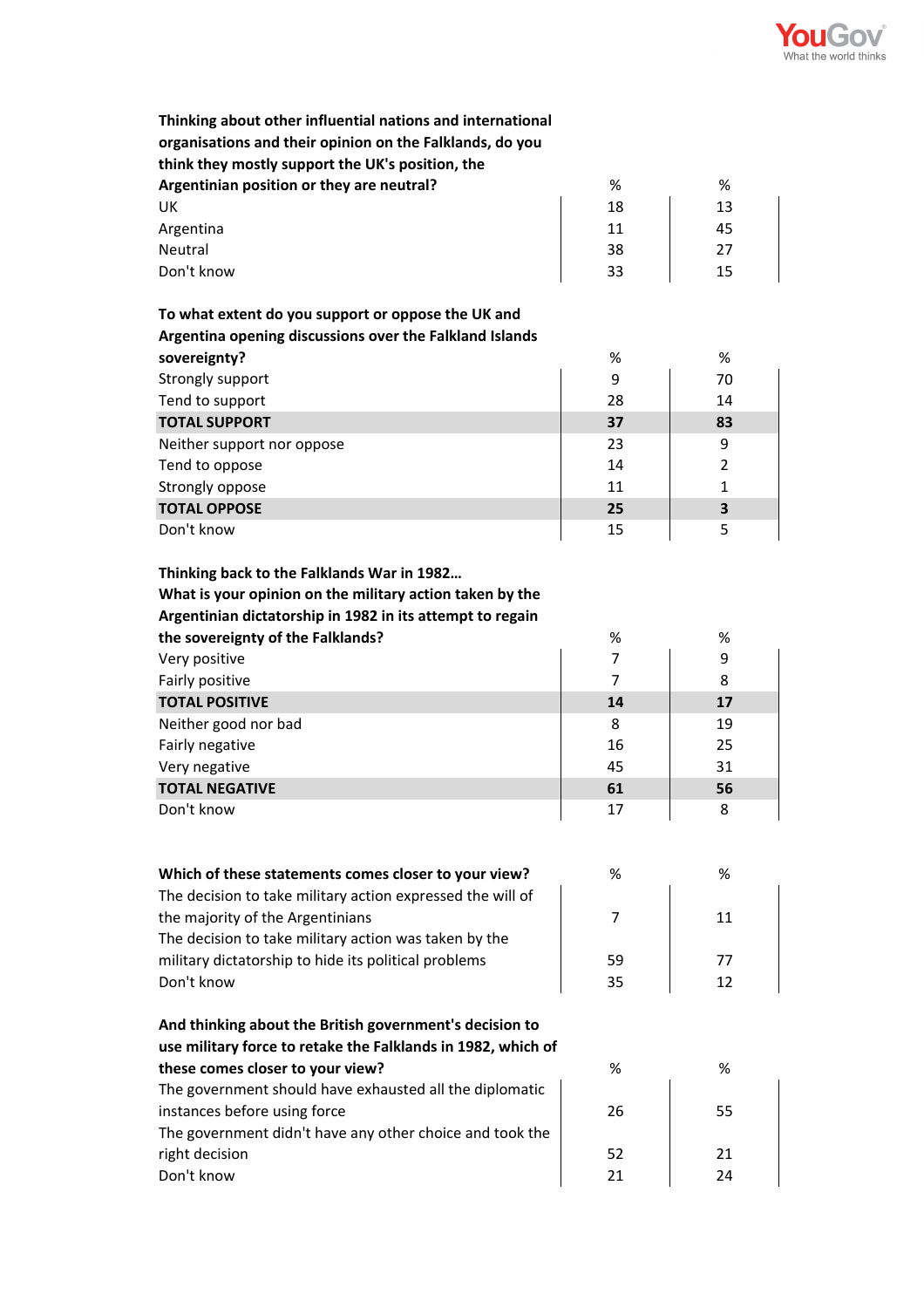

**During the Falkland's conflict, the UK government took the decision to sink the ARA General Belgrano claiming that the vessel was a threat. Others however claim that the Belgrano was outside the exclusion zone and sailing away from the islands and it was wrong for Britain to sink it.**

| sink the Belgrano?<br>%<br>%<br>Right<br>36<br>6<br>23<br>Wrong<br>83<br>Don't know<br>41<br>11<br>Would you support or oppose the Argentine government<br>using military action again to settle the Falklands<br>situation?<br>%<br>%<br>26<br>Support<br>4<br>80<br>59<br>Oppose<br>Don't know<br>15<br>16<br>And would you support or oppose the British government<br>using military action again to retain the Falklands?<br>%<br>42<br>Support<br>n/a<br>39<br>n/a<br>Oppose<br>Don't know<br>n/a<br>18<br>Which of these options do you think would be the fairest<br>solution to the Falklands situation?<br>%<br>%<br>Britain retaining sovereignty over the Falklands<br>$\overline{2}$<br>37<br>Falkland Islanders becoming an independent nation<br>28<br>6<br>Britain and Argentina sharing sovereignty over the islands<br>21<br>14<br>The Falklands becoming Argentinian sovereign territory<br>3<br>66<br>Don't know<br>5<br>17<br>And which of these do you think is the most likely<br>outcome to the Falklands situation?<br>%<br>%<br>Britain retaining sovereignty over the Falklands<br>55<br>31<br>Britain and Argentina sharing sovereignty over the islands<br>13<br>7 | Do you think the UK government was right or wrong to |  |
|-------------------------------------------------------------------------------------------------------------------------------------------------------------------------------------------------------------------------------------------------------------------------------------------------------------------------------------------------------------------------------------------------------------------------------------------------------------------------------------------------------------------------------------------------------------------------------------------------------------------------------------------------------------------------------------------------------------------------------------------------------------------------------------------------------------------------------------------------------------------------------------------------------------------------------------------------------------------------------------------------------------------------------------------------------------------------------------------------------------------------------------------------------------------------------------------------|------------------------------------------------------|--|
|                                                                                                                                                                                                                                                                                                                                                                                                                                                                                                                                                                                                                                                                                                                                                                                                                                                                                                                                                                                                                                                                                                                                                                                                 |                                                      |  |
|                                                                                                                                                                                                                                                                                                                                                                                                                                                                                                                                                                                                                                                                                                                                                                                                                                                                                                                                                                                                                                                                                                                                                                                                 |                                                      |  |
|                                                                                                                                                                                                                                                                                                                                                                                                                                                                                                                                                                                                                                                                                                                                                                                                                                                                                                                                                                                                                                                                                                                                                                                                 |                                                      |  |
|                                                                                                                                                                                                                                                                                                                                                                                                                                                                                                                                                                                                                                                                                                                                                                                                                                                                                                                                                                                                                                                                                                                                                                                                 |                                                      |  |
|                                                                                                                                                                                                                                                                                                                                                                                                                                                                                                                                                                                                                                                                                                                                                                                                                                                                                                                                                                                                                                                                                                                                                                                                 |                                                      |  |
|                                                                                                                                                                                                                                                                                                                                                                                                                                                                                                                                                                                                                                                                                                                                                                                                                                                                                                                                                                                                                                                                                                                                                                                                 |                                                      |  |
|                                                                                                                                                                                                                                                                                                                                                                                                                                                                                                                                                                                                                                                                                                                                                                                                                                                                                                                                                                                                                                                                                                                                                                                                 |                                                      |  |
|                                                                                                                                                                                                                                                                                                                                                                                                                                                                                                                                                                                                                                                                                                                                                                                                                                                                                                                                                                                                                                                                                                                                                                                                 |                                                      |  |
|                                                                                                                                                                                                                                                                                                                                                                                                                                                                                                                                                                                                                                                                                                                                                                                                                                                                                                                                                                                                                                                                                                                                                                                                 |                                                      |  |
|                                                                                                                                                                                                                                                                                                                                                                                                                                                                                                                                                                                                                                                                                                                                                                                                                                                                                                                                                                                                                                                                                                                                                                                                 |                                                      |  |
|                                                                                                                                                                                                                                                                                                                                                                                                                                                                                                                                                                                                                                                                                                                                                                                                                                                                                                                                                                                                                                                                                                                                                                                                 |                                                      |  |
|                                                                                                                                                                                                                                                                                                                                                                                                                                                                                                                                                                                                                                                                                                                                                                                                                                                                                                                                                                                                                                                                                                                                                                                                 |                                                      |  |
|                                                                                                                                                                                                                                                                                                                                                                                                                                                                                                                                                                                                                                                                                                                                                                                                                                                                                                                                                                                                                                                                                                                                                                                                 |                                                      |  |
|                                                                                                                                                                                                                                                                                                                                                                                                                                                                                                                                                                                                                                                                                                                                                                                                                                                                                                                                                                                                                                                                                                                                                                                                 |                                                      |  |
|                                                                                                                                                                                                                                                                                                                                                                                                                                                                                                                                                                                                                                                                                                                                                                                                                                                                                                                                                                                                                                                                                                                                                                                                 |                                                      |  |
|                                                                                                                                                                                                                                                                                                                                                                                                                                                                                                                                                                                                                                                                                                                                                                                                                                                                                                                                                                                                                                                                                                                                                                                                 |                                                      |  |
|                                                                                                                                                                                                                                                                                                                                                                                                                                                                                                                                                                                                                                                                                                                                                                                                                                                                                                                                                                                                                                                                                                                                                                                                 |                                                      |  |
|                                                                                                                                                                                                                                                                                                                                                                                                                                                                                                                                                                                                                                                                                                                                                                                                                                                                                                                                                                                                                                                                                                                                                                                                 |                                                      |  |
|                                                                                                                                                                                                                                                                                                                                                                                                                                                                                                                                                                                                                                                                                                                                                                                                                                                                                                                                                                                                                                                                                                                                                                                                 |                                                      |  |
|                                                                                                                                                                                                                                                                                                                                                                                                                                                                                                                                                                                                                                                                                                                                                                                                                                                                                                                                                                                                                                                                                                                                                                                                 |                                                      |  |
|                                                                                                                                                                                                                                                                                                                                                                                                                                                                                                                                                                                                                                                                                                                                                                                                                                                                                                                                                                                                                                                                                                                                                                                                 |                                                      |  |
|                                                                                                                                                                                                                                                                                                                                                                                                                                                                                                                                                                                                                                                                                                                                                                                                                                                                                                                                                                                                                                                                                                                                                                                                 |                                                      |  |
|                                                                                                                                                                                                                                                                                                                                                                                                                                                                                                                                                                                                                                                                                                                                                                                                                                                                                                                                                                                                                                                                                                                                                                                                 |                                                      |  |
|                                                                                                                                                                                                                                                                                                                                                                                                                                                                                                                                                                                                                                                                                                                                                                                                                                                                                                                                                                                                                                                                                                                                                                                                 |                                                      |  |
|                                                                                                                                                                                                                                                                                                                                                                                                                                                                                                                                                                                                                                                                                                                                                                                                                                                                                                                                                                                                                                                                                                                                                                                                 |                                                      |  |
|                                                                                                                                                                                                                                                                                                                                                                                                                                                                                                                                                                                                                                                                                                                                                                                                                                                                                                                                                                                                                                                                                                                                                                                                 |                                                      |  |
|                                                                                                                                                                                                                                                                                                                                                                                                                                                                                                                                                                                                                                                                                                                                                                                                                                                                                                                                                                                                                                                                                                                                                                                                 |                                                      |  |
|                                                                                                                                                                                                                                                                                                                                                                                                                                                                                                                                                                                                                                                                                                                                                                                                                                                                                                                                                                                                                                                                                                                                                                                                 |                                                      |  |
|                                                                                                                                                                                                                                                                                                                                                                                                                                                                                                                                                                                                                                                                                                                                                                                                                                                                                                                                                                                                                                                                                                                                                                                                 |                                                      |  |
| Falkland Islanders becoming an independent nation<br>5<br>7                                                                                                                                                                                                                                                                                                                                                                                                                                                                                                                                                                                                                                                                                                                                                                                                                                                                                                                                                                                                                                                                                                                                     |                                                      |  |
| The Falklands becoming Argentinian sovereign territory<br>5<br>33                                                                                                                                                                                                                                                                                                                                                                                                                                                                                                                                                                                                                                                                                                                                                                                                                                                                                                                                                                                                                                                                                                                               |                                                      |  |
| Don't know<br>26<br>18                                                                                                                                                                                                                                                                                                                                                                                                                                                                                                                                                                                                                                                                                                                                                                                                                                                                                                                                                                                                                                                                                                                                                                          |                                                      |  |